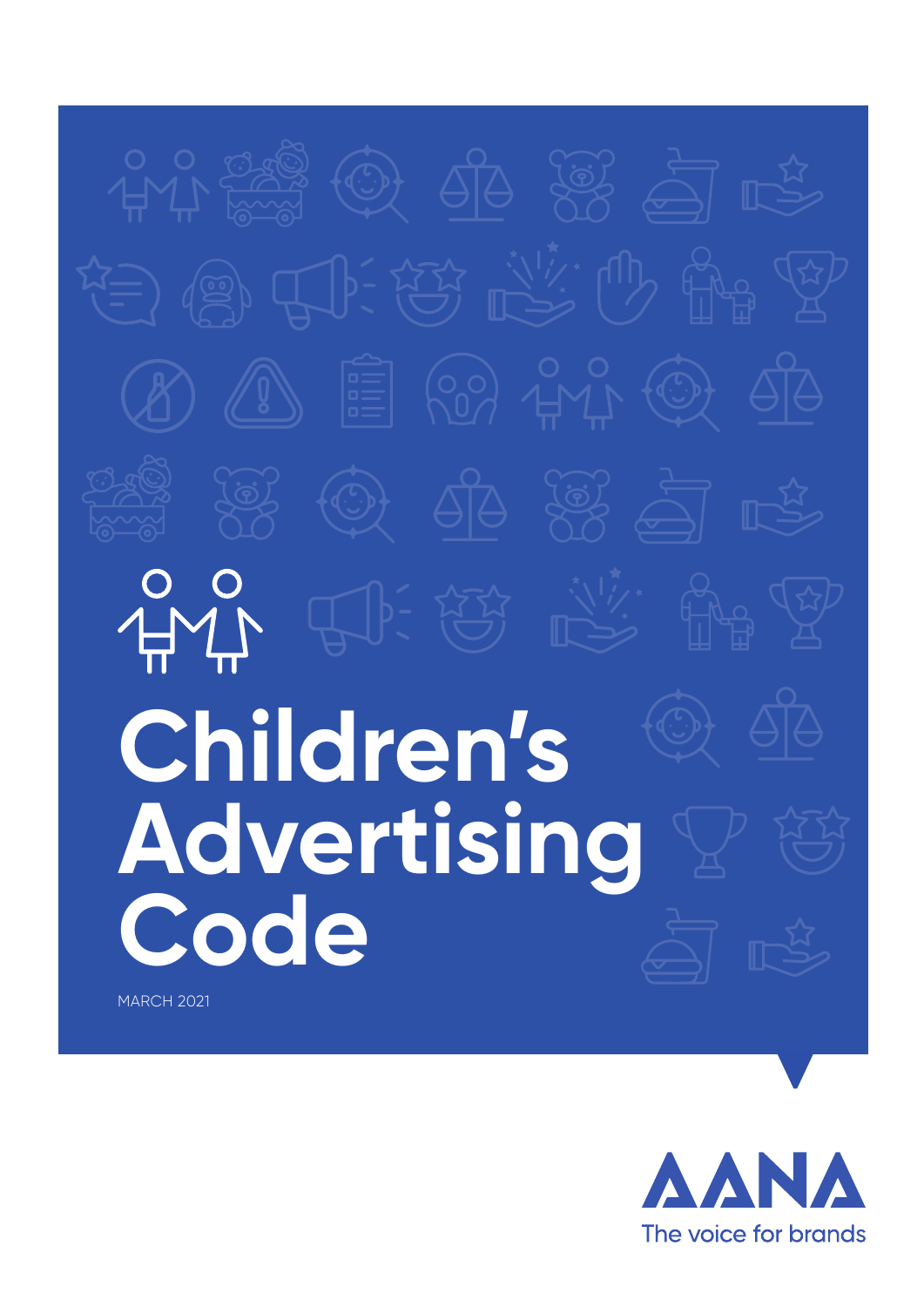## Section 1

# **Objectives**

This **Code** has been adopted by the **AANA** as part of advertising and marketing self regulation. The object of this **Code** is to ensure that advertisers and marketers develop and maintain a high sense of social responsibility in advertising and marketing to children in Australia.

**This Code is accompanied by a Practice Note which has been developed by the AANA. The Practice note provides guidance to advertisers and complainants, and must be applied by the Ad Standards Board in making its determinations. In the event of any ambiguity the provisions of the Code prevail.**

# **Definitions**

#### **In this Code, unless the context otherwise requires:**

- **Advertising or Marketing Communications to Children** means Advertising or Marketing Communications which, having regard to the theme, visuals and language used, are directed primarily to Children and are for Product. The Board shall have regard to the **Practice Note** to this **Code** in determining whether Advertising or Marketing Communications are to children under this definition.
- **Alcohol Products** means products which have some association with alcohol including alcoholic beverages, food products that contain alcohol or other products that are associated in some way with alcohol including in the sense of being branded in that way.
- **Community Panel** means the Panel appointed by Ad Standards from time to time, the members of which are representative of the community, to administer a public complaints system in relation to Advertising or Marketing Communications.
- **Children** means persons 14 years old or younger and Child means a person 14 years old or younger.
- **Medium** means any medium whatsoever including without limitation cinema, internet, outdoor media, print, radio, television, telecommunications, or other direct-toconsumer media including new and emerging technologies.
- **Premium** means anything offered either free, at a reduced price, or with an additional cost and which is conditional upon the purchase of an advertised product.
- **Prevailing Community Standards** means the community standards determined by the Community Panel as those prevailing at the relevant time in relation to Advertising or Marketing Communications to Children. Prevailing Community Standards apply to Section 2 below. The determination by the Community Panel shall have regard to Practice Notes published by **AANA** and any research conducted by the Ad Standards Bureau.
- ь **Product** means goods, services and/or facilities which are targeted toward and have principal appeal to Children.

ΔΑΝΔ



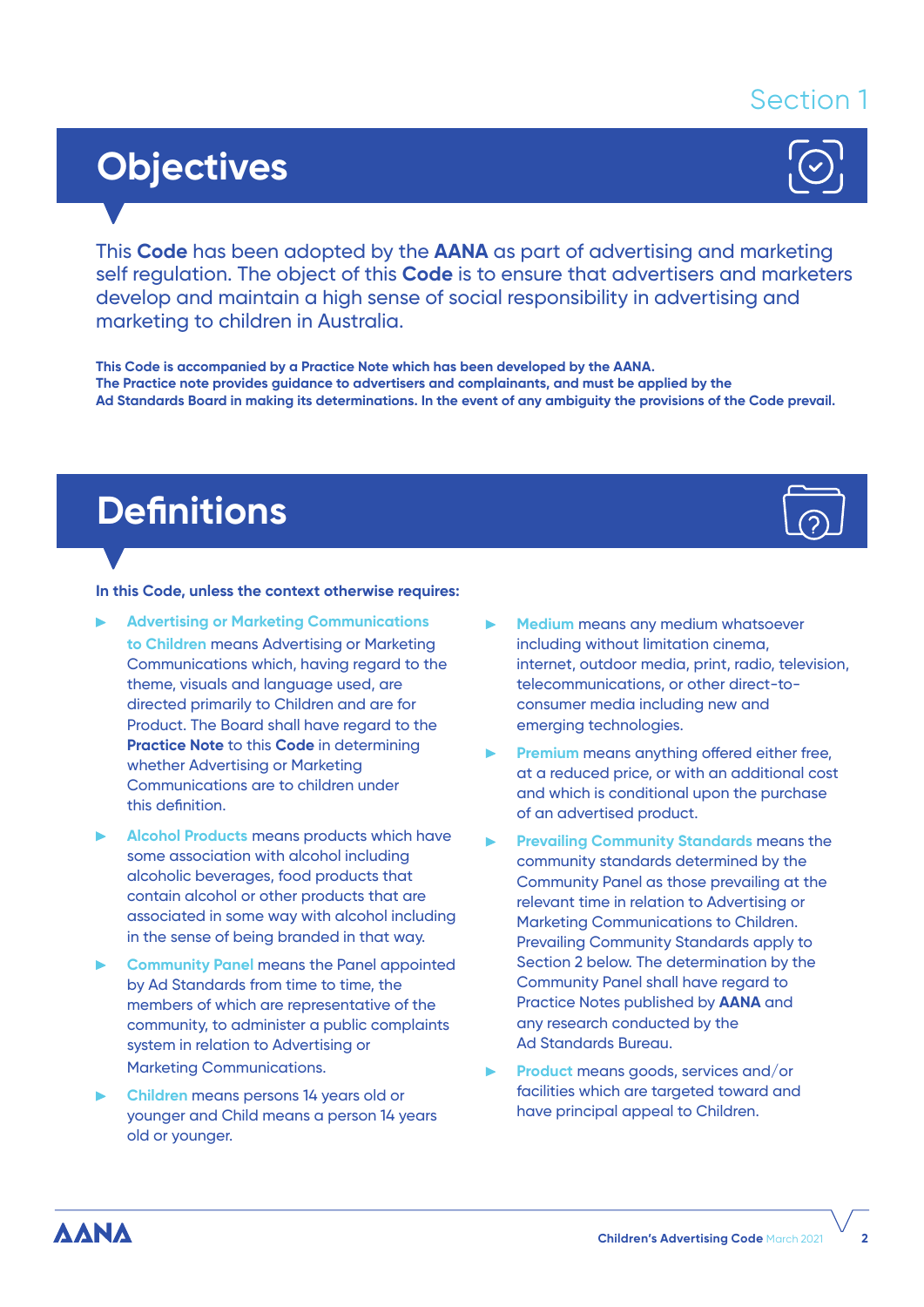## Section 2

#### **Children's Advertising Code** March 2021 **3**

# **Code of Practice**

#### **Prevailing Community Standards** 2.1

**Advertising or Marketing Communications to Children** must not contravene **Prevailing Community Standards.**

#### **Factual Presentation** 2.2

#### **Advertising or Marketing Communications to Children:**

- **(a)** must not mislead or deceive **Children**;
- **(b)** must not be ambiguous; and
- **(c)** must accurately represent, in a manner that is clearly understood by **Children**:
	- **(i)** the advertised **Product**;
	- **(ii)** any features (including the size and performance of the product) which are described or depicted or demonstrated in the **Advertising or Marketing Communication**;
	- **(iii)** the need for and the price of any accessory parts; and
	- **(iv)** that the **Advertising or Marketing Communication** is in fact a commercial communication rather than program content, editorial comment or other non commercial communication.
- **(d)** Price
	- **(i)** Prices, if mentioned in **Advertising or Marketing Communications to Children**, must be accurately presented in a way which can be clearly understood by **Children** and must not be minimised by words such as "only" or "just";
	- **(ii) Advertising or Marketing Communications to Children** must not imply that the **Product** being promoted is immediately within the reach of every family budget.

#### **Placement** 2.3

**Advertising or Marketing Communications to Children** must not be placed in **Media** where editorial comment or program content, in close proximity to that communication, or directly accessible by **Children** as a result of the communication, is unsuitable for **Children** according to **Prevailing Community Standards.**

#### 2.4 Sexualisation

**Advertising or Marketing Communications to Children:**

- **(a)** must not employ sexual appeal;
- **(b)** must not include sexual imagery; and
- **(c)** must not state or imply that Children are sexual beings and that ownership or enjoyment of a Product will enhance their sexuality.







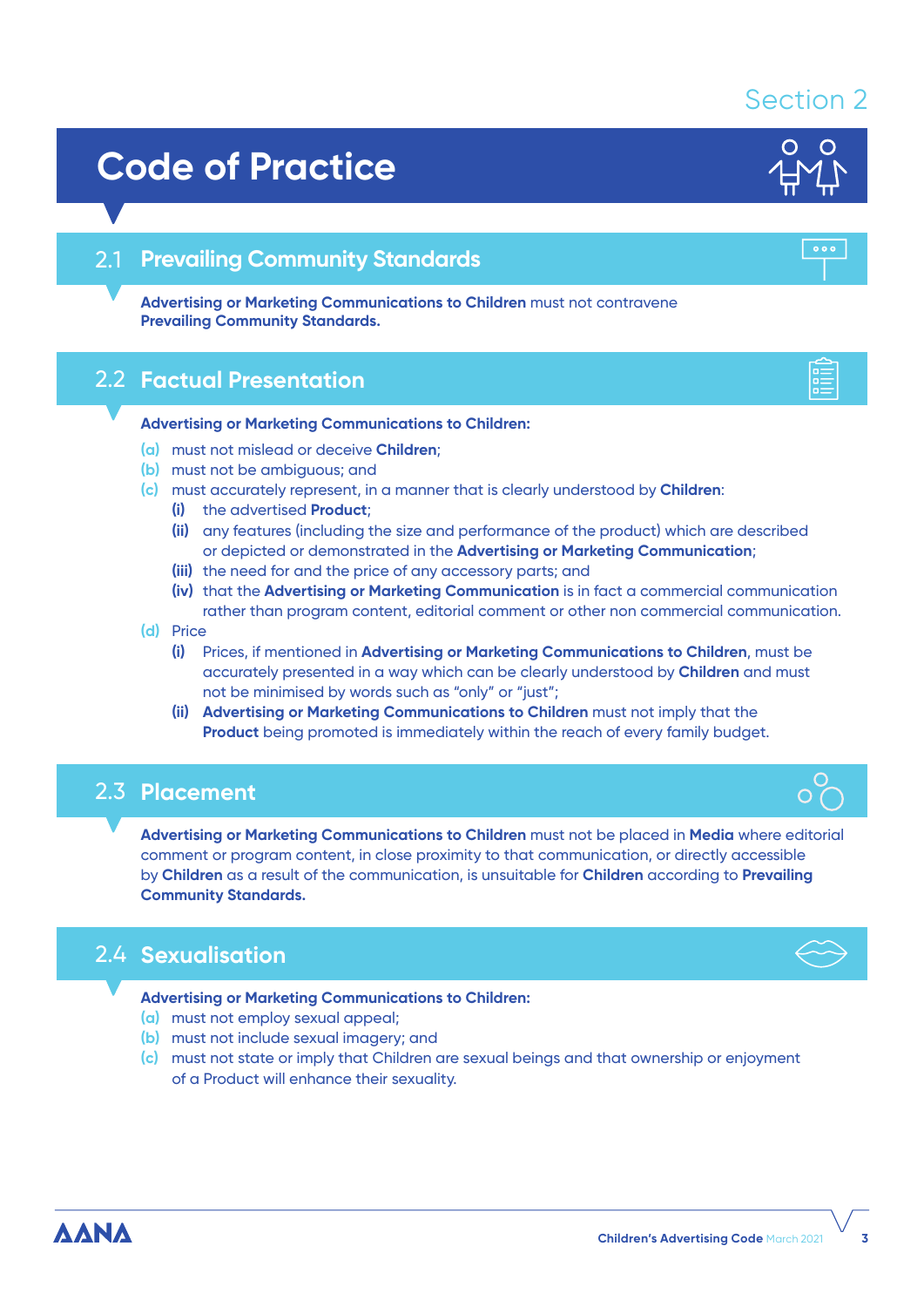# **Code of Practice**

## 2.5 **Safety**

**Advertising or Marketing Communications to Children:**

- **(a)** must not portray images or events which depict unsafe uses of a **Product** or unsafe situations which may encourage **Children** to engage in dangerous activities or create an unrealistic impression in the minds of **Children** or their parents or carers about safety; and
- **(b)** must not advertise **Products** which have been officially declared unsafe or dangerous by an authorised Australian government authority.

## 2.6 **Social Values**

**Advertising or Marketing Communications to Children:**

- **(a)** must not portray images or events in a way that is unduly frightening or distressing to **Children**; and
- **(b)** must not demean any person or group on the basis of ethnicity, nationality, race, gender, age, sexual preference, religion or mental or physical disability.

### 2.7 **Parental Authority**

**Advertising or Marketing Communications to Children:**

- **(a)** must not undermine the authority, responsibility or judgment of parents or carers;
- **(b)** must not contain an appeal to **Children** to urge their parents, carers or another person to buy a **Product** for them;
- **(c)** must not state or imply that a **Product** makes **Children** who own or enjoy it superior to their peers; and
- **(d)** must not state or imply that persons who buy the **Product** are more generous than those who do not.

### 2.8 **Qualifying Statements**

Any disclaimers, qualifiers or asterisked or footnoted information used in **Advertising or Marketing Communications to Children** must be conspicuously displayed and clearly explained to **Children.**

#### 2.9 **Competitions**

**AANA** 

An **Advertising or Marketing Communication to Children** which includes a competition must:

- **(a)** contain a summary of the basic rules for the competition;
- **(b)** clearly include the closing date for entries; and
- **(b)** make any statements about the chance of winning clear, fair and accurate.

## Section 2







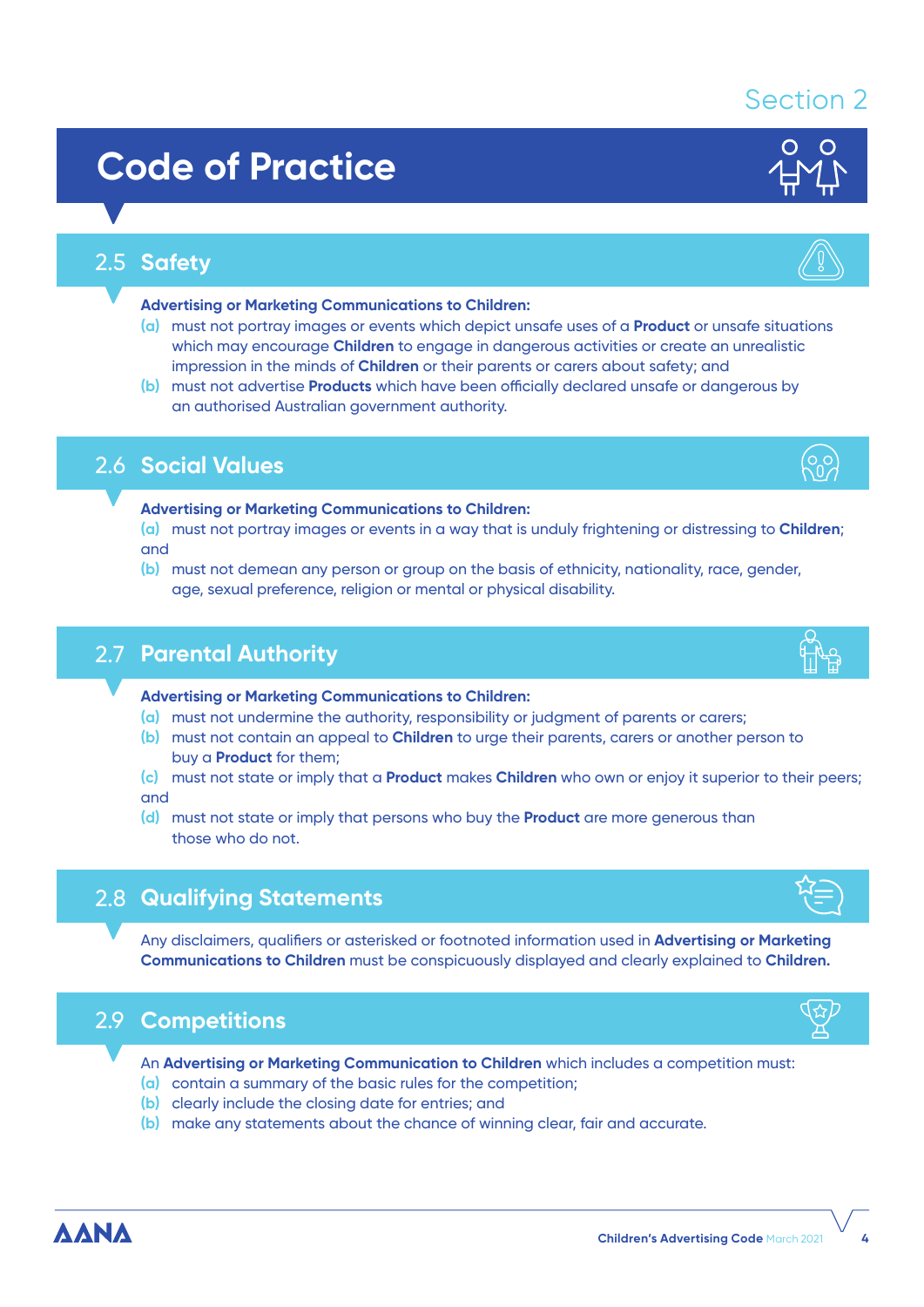#### **Children's Advertising Code** March 2021 **5**

# **Code of Practice**

#### 2.10 **Safety Popular Personalities**

**Advertising or Marketing Communications to Children** must not use popular personalities or celebrities (live or animated) to endorse, recommend, promote or advertise or market **Products** or **Premiums** in a manner that obscures the distinction between commercial promotions and program or editorial content.

#### 2.11 **Premiums**

- **Advertising or Marketing Communications to Children**, which include or refer to or involve an offer of a Premium:
- **(a)** must not create a false or misleading impression in the minds of **Children** about the content of the **Product**;
- **(b)** must be presented conspicuously;
- **(c)** must not create a false or misleading impression in the minds of **Children** that the product being advertised or marketed is the Premium rather than the Product;
- **(d)** must not refer to the premium in more than an incidental manner to the advertised product;
- **(e)** must make the terms of the offer clear as well as any conditions or limitations; and
- **(f)** must not use Premiums in a way that promotes irresponsible use or excessive consumption of the **Product.**

#### 2.12 **Alcohol**

**Advertising or Marketing Communications to Children** must not be for, or relate in an way to, **Alcohol Products** or draw any association with companies that supply **Alcohol Products.**

#### 2.13 **Privacy**

If an **Advertising or Marketing Communications** indicates that personal information in relation to a **Child** will be collected, or, if as a result of an **Advertising and Marketing Communication**, personal information of a **Child** will or is likely to be collected, then the **Advertising or Marketing Communicatio**n must include a statement that the **Child** must obtain a parent or guardian's express consent prior to engaging in any activity that will result in the collection or disclosure of such personal information. Personal information is information that identifies the child or could identify the child.

#### 2.14 **Food and Beverages**

- **(a) Advertising or Marketing Communications to Children** for food or beverages must neither encourage nor promote an inactive lifestyle or unhealthy eating or drinking habits;
- **(b) Advertising or Marketing Communications to Children** must comply with the **AANA Food & Beverage Advertising Code**.